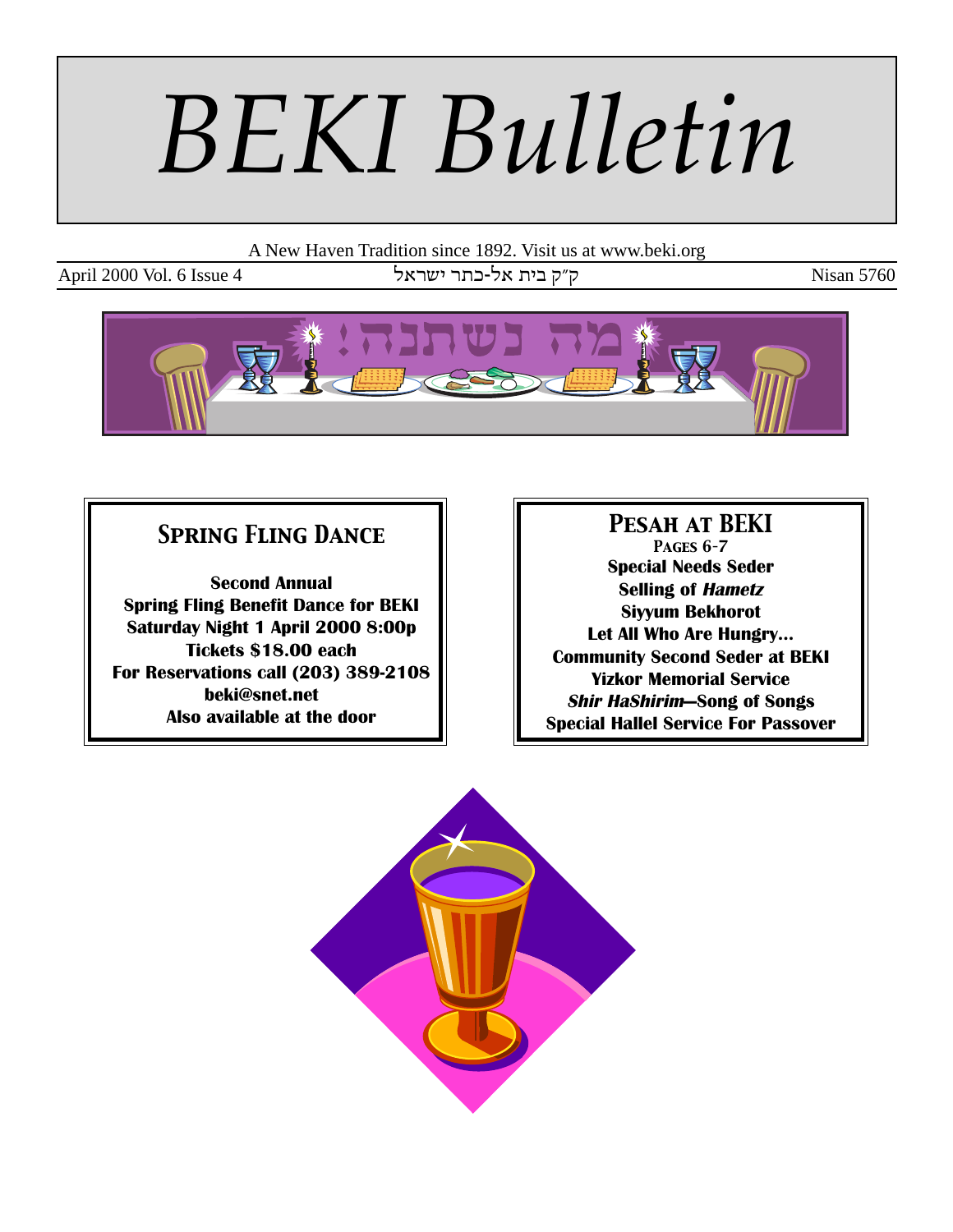#### **Administrative Announcements**

#### **How to Contact the BEKI Bulletin**

Responses to "A Message from Rabbi Tilsen," questions for "Dear Rabbi" and Letters to the Editor can be sent to: Editor, BEKI-Bulletin, 85 Harrison Street, New Haven, CT 06515 or by email to jjtilsen@beki.org.

 *Rabbi Tilsen's mail and e-mail are opened directly and exclusively by the Rabbi himself* and are as secure and confidential as mail and e-mail can be.

#### **Calling BEKI**

To call BEKI, dial (203) 389-2108.

When the automated attendant answers, dial any of the numbers below for the desired extension. You don't have to wait to hear the whole recorded greeting. If you don't have a "touch-tone" phone (i.e. a phone that dials by sending tones), wait to the end of the greeting and you will then be able to leave a message for the Administrator. A shortcut: To skip to the end of a greeting, press asterisk (\*).

#### **Extensions**

#### **Personalized Bookkeeping**

**Services Offered:**

Check Writing • Payroll Statement Reconciliation • P/R Tax Forms End of Year Reports

#### **Accurate and Professional Service**

#### **787-0496**

Muriel Chorney 213 Maple St.

### **BEKI-Bulletin**

The newsletter is published monthly by Congregation Beth El-Keser Israel for the benefit of its members. Congregation Beth El-Keser Israel is affiliated with the United Synagogue of Conservative Judaism.

To contribute articles or for inquiries regarding membership, donations, or special activities, call the Synagogue office (203) 389-2108, or write to 85 Harrison Street, New Haven, CT 06515-1724 or email: *jjtilsen@beki.org* or see our web page created by Phill Simon: *www.beki.org* For information about advertising, call the synagogue

office. Deadline for submission of ads or articles is the 1st of the month preceding publication. Annual subscription is \$36.00.

#### **BEKI-Bulletin**

© 2000 Congregation Beth El-Keser Israel. A Message from Rabbi Tilsen & Dear Rabbi © 2000 Jon-Jay Tilsen. All rights reserved.

| Rabbi Jon-Jay Tilsen |
|----------------------|
| Donna Levine         |
| Donna Kemper         |
| Saul Bell            |
| David Golden         |
| Sheila Gardner       |
| Charles Ludwig       |
|                      |

#### **Daily Services**

Daily services at BEKI provide an opportunity to learn, pray, reflect, transition and center one's own spiritual life. Services provide a context for fulfilling the mitzva (religious obligation) of daily worship. Services are held every weekday morning and evening. See the calendar for a schedule. During April, there will be a special need for more participants on Tuesday mornings (7:00a), Thursday mornings (8:15a) and Sunday nights (5:45p).

#### **No Parking**

Members and visitors are advised that parking is prohibited at all times on the East side of Harrison Street as indicated by the "No Parking" signs. Parking is usually available across Harrison Street, and ample parking is available in the BEKI lot at the rear of the building. When driving in the BEKI parking lot, please observe the 5 miles-perhour speed limit, which is enforced by random speed bumps.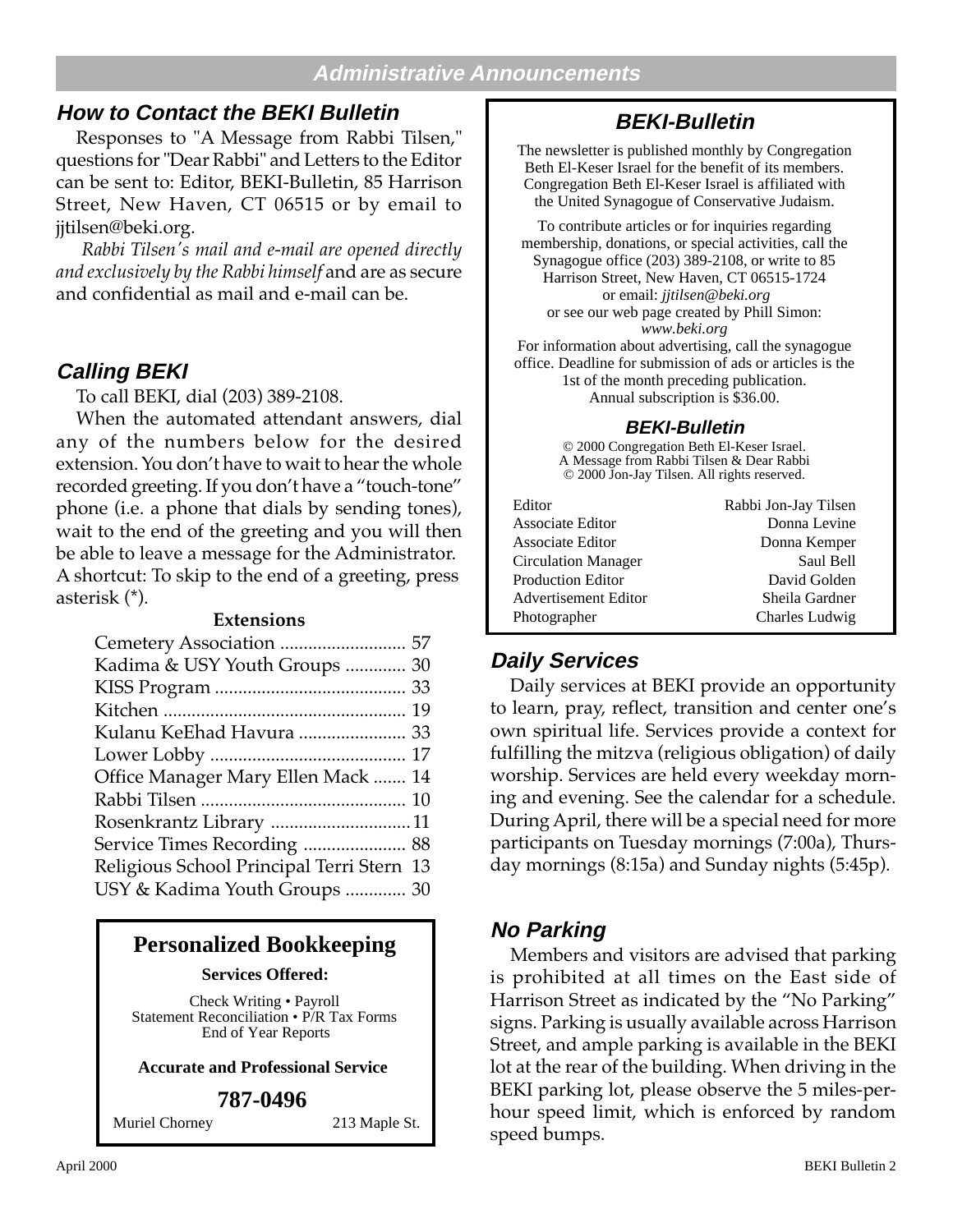## **BEKI Endowments**

Only about half of the Congregation's annual income comes from regular dues. Endowed funds are one of the best ways to insure the continuing financial strength of the synagogue long into the future. We have just begun the process of building our endowments. Below are listed the named funds established for our benefit. We take this opportunity to acknowledge and thank the donors.

The Congregation maintains a portion of its endowments at the Jewish Foundation of New Haven. Under the Foundation's careful management, the "real" (after-inflation) value of the fund principals is maintained so that funds can provide increasing income to the Congregation in perpetuity. For information on establishing an endowment for the benefit of BEKI contact Rabbi Tilsen at (203) 389-2108 x10 (jjtilsen@beki.org). For information on the Jewish Foundation or a confidential meeting contact its Director, Deborah Kaplan Polivy, at (203) 387-2424 x304 (dpolivy@jewishnewhaven.org).

#### **The Beth El-Keser Israel Endowment Fund**

**The Borick Family Endowment for Special Education for Youth**

**The David & Lillian Levine Endowment for People with Special Needs at Congregation BEKI**

**The George & Leah Posener Endowment for the Jewish Education of BEKI Youth**

**The Gladys R. Lipkin Fund for the BEKI Hebrew School**

**The Leah E. Posener and Betty D. Zelen Memorial Fund for Sisterhood**

**The Lester & Bernice Margolis Fund**

**The Morris & Sara Oppenheim Fund for Sacred Music**

**The Posener Family Memorial Fund for Congregation Beth El-Keser Israel established by George G. Posener in blessed memory of his wife, parents, sisters, brother and two precious sons**

**The Robert Goodwin Memorial Endowment**

**The Rosenkrantz Family Library Endowment**

## **Giving Stock**

BEKI can accept stocks and securities as gifts during a donor's lifetime or as part of an estate. Please speak with your financial advisor or broker about the potential tax advantages of giving stock and securities. To arrange a transfer, call Mary Ellen Mack at 389-2108 x14.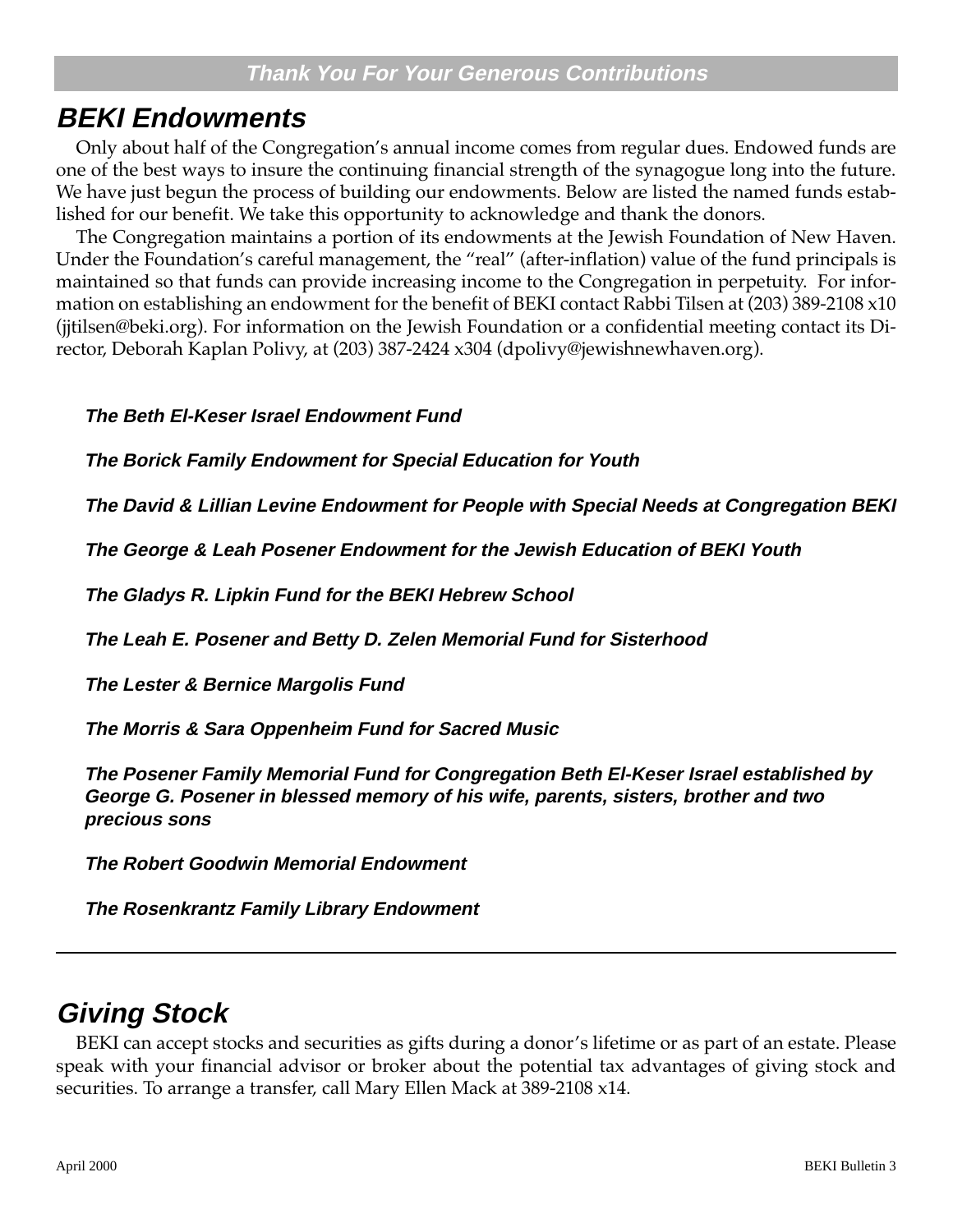#### *(Reprinted from previous issues)* Dear Rabbi,

How early can we make our house kosher for Pesah? Can we eat kosher for Pesah foods on our Pesah dishes before Pesah?

Signed, Early Bird

#### Dear Early Bird,

You can make your kitchen kosher for Pesah anytime you want. You can even keep it kosher for Pesah all year if you want. Just don't eat *matza* in the couple of weeks before Pesah.

#### Dear Rabbi,

If we are using our Pesah dishes before Pesah, can we eat rice on them? Does that affect the dishes?

Signed, Early Bird

#### Dear Early Bird,

Rice is not *hametz*. You may prepare and serve rice in your Pesah utensils and dishes before Pesah without making the dishes *hametzdik* (unkosher for Pesah). If you are eating at someone's kosher house during Pesah and they eat rice (as some do) but you don't, you can just "passover" the rice and eat anything else without fear of violating the rules. Rice is "*kitniyot*," a category of foods that many Ashkenazic Jews do not eat during Pesah. *Kitniyot* do not affect dishes or utensils.

#### Dear Rabbi,

Can somebody married to a non-Jew sell his or her *hametz* [leavening] to him or her on Passover? Signed, All in the family

#### Dear All,

No. Since under civil law spouses have some form of joint or co-ownership, one should not try to sell one's *hametz* to a non-Jewish spouse. One should not try to sell one's *hametz* to a non-Jewish business partner for the same reason. The best way to sell *hametz* is to grant power of attorney to an "authorized dealer" such as Rabbi Tilsen to sell your *hametz* for you. That way you can be sure that the law is strictly observed and the sale is valid.

Dear Rabbi: Can green beans be eaten at the seder?

Signed, Sick of Matza Brei.

#### Dear Sick:

You can eat the beans, but only if you bring a note from your mother.

The Torah forbids Jews from eating or possessing *hametz* during Passover. *Hametz* is defined as any product made from or having as an ingredient wheat, rye, spelt, oats, and barley unless specially prepared as "kosher for Pesah." This means that corn, rice, garlic, peas and, yes, Green Beans, are absolutely not *hametz*.

But in most Ashkenazic communities it has been the custom to refrain from certain foods besides *hametz* during Pesah. These proscribed foods are referred to as "*kitniyot*," often translated as "legumes and other small things." Rabbinic discussions record some twenty-five different reasons for not eating *kitniyot*, and the list of proscribed items varies from place to place. Depending on where your family came from, green beans may or may not be considered *kitniyot*.

While most *pisqei halakha*—determinations of Jewish Law—are made by your rabbi, this one is made by Mom. If it is the custom of your family not to eat Green Beans on Passover, then don't eat them.

But if your family does eat green beans on Passover—if you are Sephardic, or if you are a Jew by Choice, or if your family eats green beans on Passover for any other reason—then by all means eat the beans.

While maintaining the proscription on eating *kitniyot*, the Committee on Jewish Law and Standards of the Rabbinical Assembly (Conservative) has ruled that green beans are permitted on Pesah.

Even if you don't eat green beans, it is permitted to eat on the dishes of someone who does eat them on Pesah. Beans and other *kitniyot* are not *hametz*. If someone hands you the beans, just pass them over to the next person.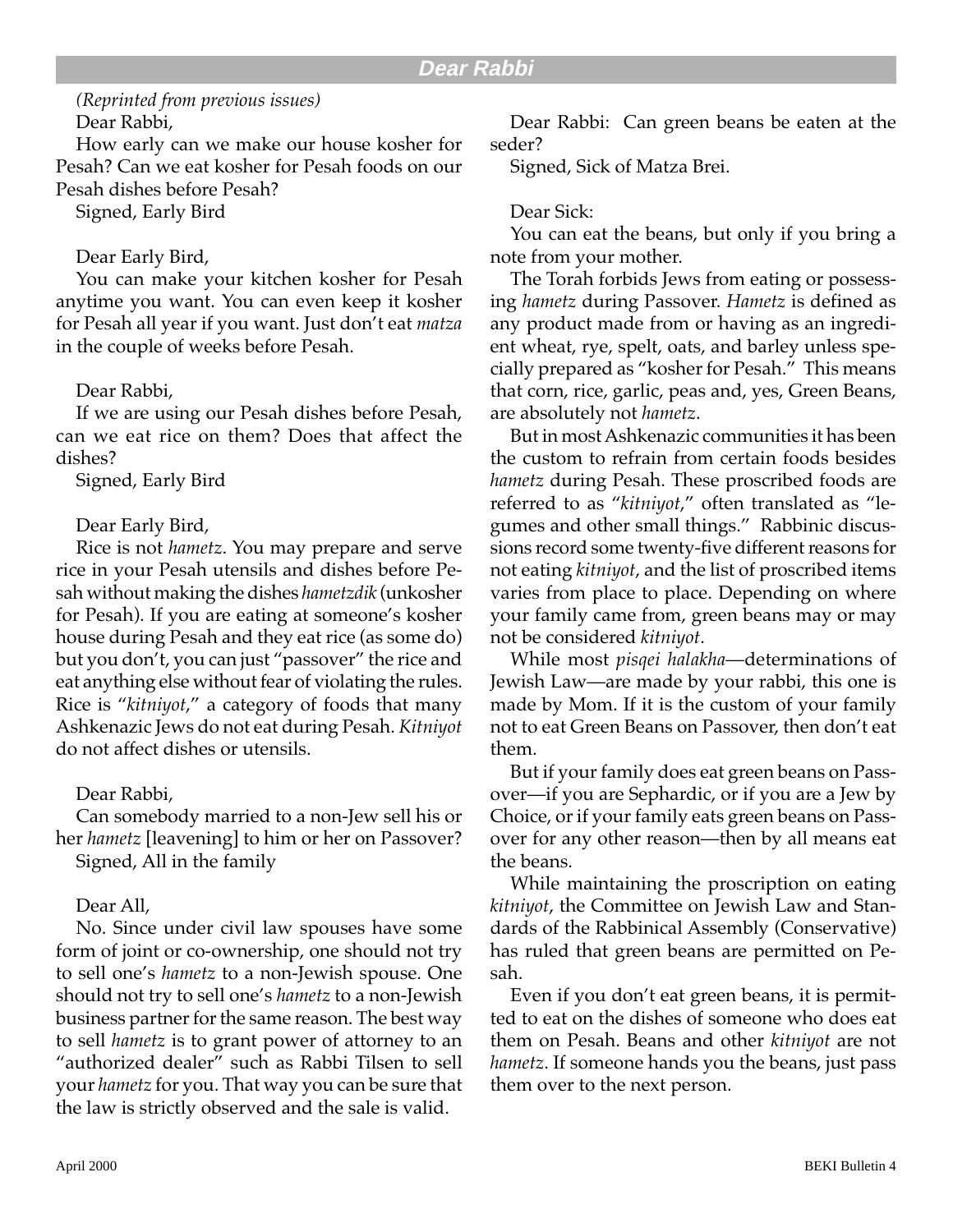#### **News**

## **Library News**

#### **General Amnesty for Library Borrowers**

There will be a general amnesty for individuals who have borrowed books from the BEKI library and not returned them if they return them within the next two weeks. No doubt many people borrowed items from the library with every intention of returning them, but subsequently forgot. The result is that many of the wonderful new books that the library has received are no longer available. Since some borrowing is done on Shabbat and borrowers cannot write on that day, the library has no idea to whom it is extending this amnesty nor has any recourse if the books are not returned. So, please be kind and return any books you borrowed within the next two weeks. If you've had it out a long time, you may want to add an overdue fine of another even better (newish Jewish hardcover) book. Thanks.

*Marc D. Schwartz, M.D., (MSchwartz@HealthCalls.com) (203) 562-9873*

#### **Acquisitions**

The following books have been acquired by BEKI and will be especially helpful for parents planning the K-2 and Junior Congregation Programs. They are part of the 'Do-It-Yourself Jewish Adventure Series,' by Kenneth Roseman. Each volume asks you to create your own story line by making decisions that continue to impact Jewish life today. The books will be kept on the back shelf in the Posener Daily Chapel alongside the "Magic Tanakh" and "Sedra Scenes" books of plays for easy access during Junior Congregation.

*The Cardinal's Snuffbox The Melting Pot: An Adventure in New York Escape From the Holocaust The Tenth of Av The Other Side of the Hudson: A Jewish Immigrant Adventure Until the Messiah Comes*

## **BEKI Sisterhood News**

Sisterhood President Adele Tyson announces that the annual Seder for People with Special Needs will take place at BEKI on Thursday, April 6, in conjunction with Jewish Family Service. As he has done for many years, Abel Caterers will donate the food.

The Gift Shop has many new and interesting gifts for Passover. Come in and browse!

Gladys Lipkin, longtime Congregation and Sisterhood member, will be honored as "Woman of Valor" at Sisterhood's Book of Life lunch on Tuesday, June 6. Further details will be forthcoming.

HAPPY PESAH TO ALL!

## **LifeCycle**

With sorrow we note the passing of Morris Freidman, grandfather of **Sharon & David Bender**

Mazal tov to **Beth Brumberg** on joining William Raveis as a Realtor; Beth can be reached at (203) 453-0391 (bbrumberg@snet.net).

#### **Toda Raba - Many Thanks**

To **Harold Miller** and **Hillel Auerbach** for their assistance in updating the synagogue's tax-exempt status.

## **Membership**

Thanks to all those who brought a friend to shul on "Bring a Friend to BEKI Shabbat" on Saturday, February 5th. And thanks to those who helped with the planning and qiddush: **Mary Ellen Mack, Diane Dumigan, Adele Tyson and Steven Stoll**.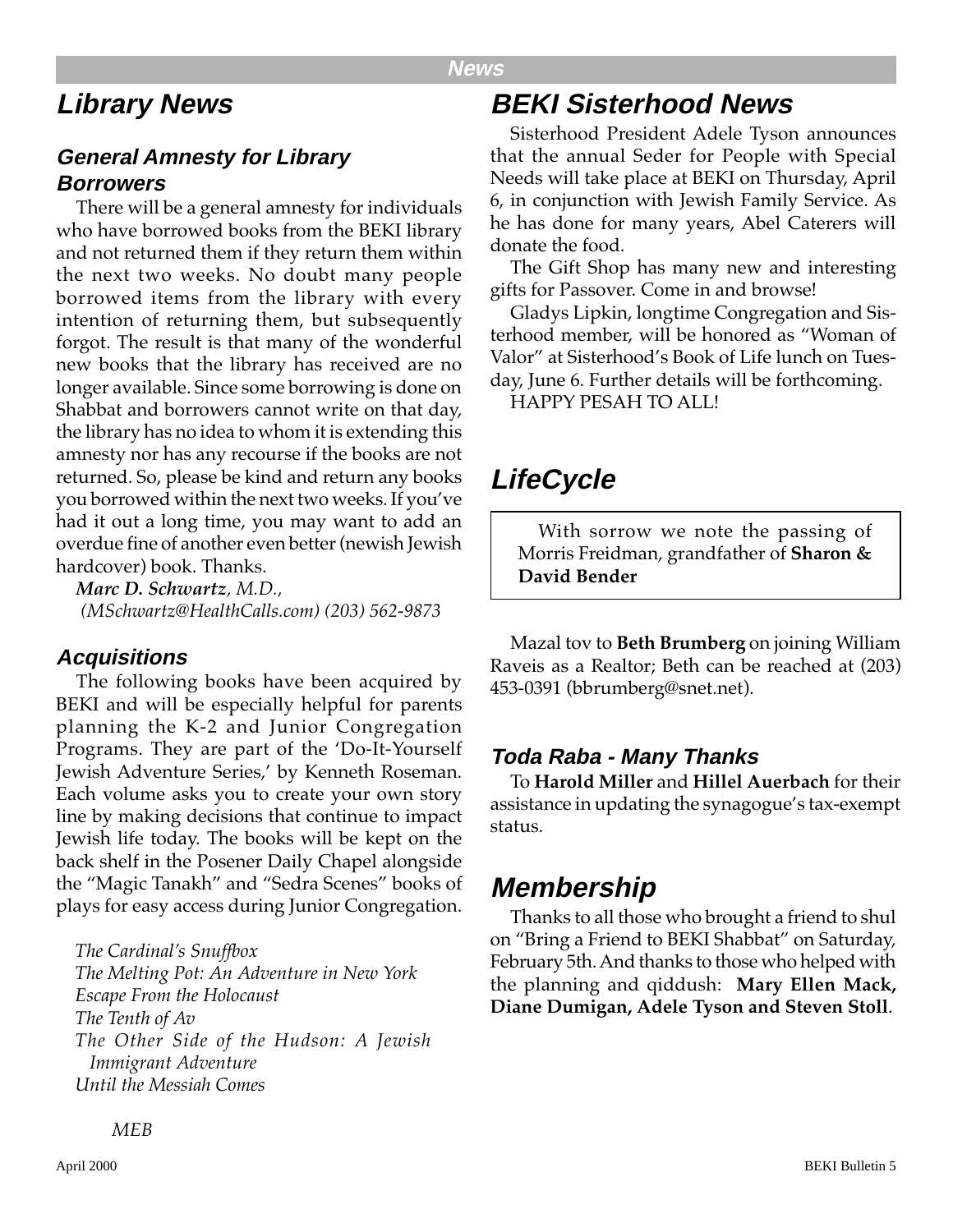#### **Pesah at BEKI**

## **Special Needs Seder**

The Sisterhood of Congregation Beth El-Keser Israel, and *Kulanu Ke'ehad Havura* at BEKI, in conjunction with the Jewish Family Service and Abel Catering, will host the eighteenth annual **Adult Special Needs Model Seder at BEKI** on Thursday 6 April at 6:00p in the lower level social hall. Each year the Sisterhood has hosted several dozen Jewish adults from the New Haven area with a variety of special needs. For many, this will be their only taste of Passover and one that they relish and look forward to each year. The Torah teaches of four types of children, and the

*Haggada* reminds us that we must tell the story of the Exodus to each son and daughter of Israel in the way that is most meaningful to him or her. Through the efforts of Sisterhood, Kulanu Director Anne Johnston, the generosity of Abel Catering and the good offices of the Jewish Family

Services, the Exodus is reenacted through song, food and story at a table set in the Passover tradition.

Kulanu is BEKI's outreach program for adults with special needs. Kulanu is supported by **The David & Lillian Levine Endowment for People with Special Needs** at Congregation Beth El-Keser Israel, which is managed by the Jewish Foundation of Greater New Haven. It is also supported this year through a special contribution of **Roger and Susan Levine**.

If you would like to volunteer to help set up or



participate in the seder, or if you know someone who might like to be invited, please contact Sisterhood President **Adele Tyson** at 389-9599 or Special Programs Director **Anne Johnston** at 389- 2108 x33 (ajohnsto@connix.com).

## **Selling of Hametz**

During the eight days of *Pesah* (Passover) it is forbidden for Jews to eat or own edible *hametz*. *Hametz* is any product containing wheat, barley, oats, spelt or rye that has not been especially prepared kosher for Pesah. Ideally one physically disposes of all *hametz* by the morning before Pesah

(by 10:00a Wednesday 19 April 2000). In order

to be sure that this has taken place, or to avoid the loss of expensive *hametz* such as liquor, one can sell their *hametz* for the period of Pesah. If you would like to authorize Rabbi Tilsen to sell your hametz on your behalf to someone who is allowed to own it, please sign the form available at each daily morning and evening service or sign and return the

form included in the March synagogue mailing for that purpose. If you need a form faxed to you, leave a message for Mary Ellen Mack at 389-2108 x14 with your fax number. The form is a power of attorney allowing Rabbi Tilsen to sell your hametz for you, which he will do in a sale that will be effective at 10:00a the morning before Pesah. Please sign and return the authorization form at your earliest opportunity.

**ESTVILLE BAK KOSHER** FOX'S DELI 1460 Whalley Avenue New Haven, CT 06515  **BAKERY FAX DELI 387-2214 387-4129 397-0839** Specializing in: Bar/Bas Mitzvah, Weddings, Office and Home Parties • Platters for all occasions • Prepared foods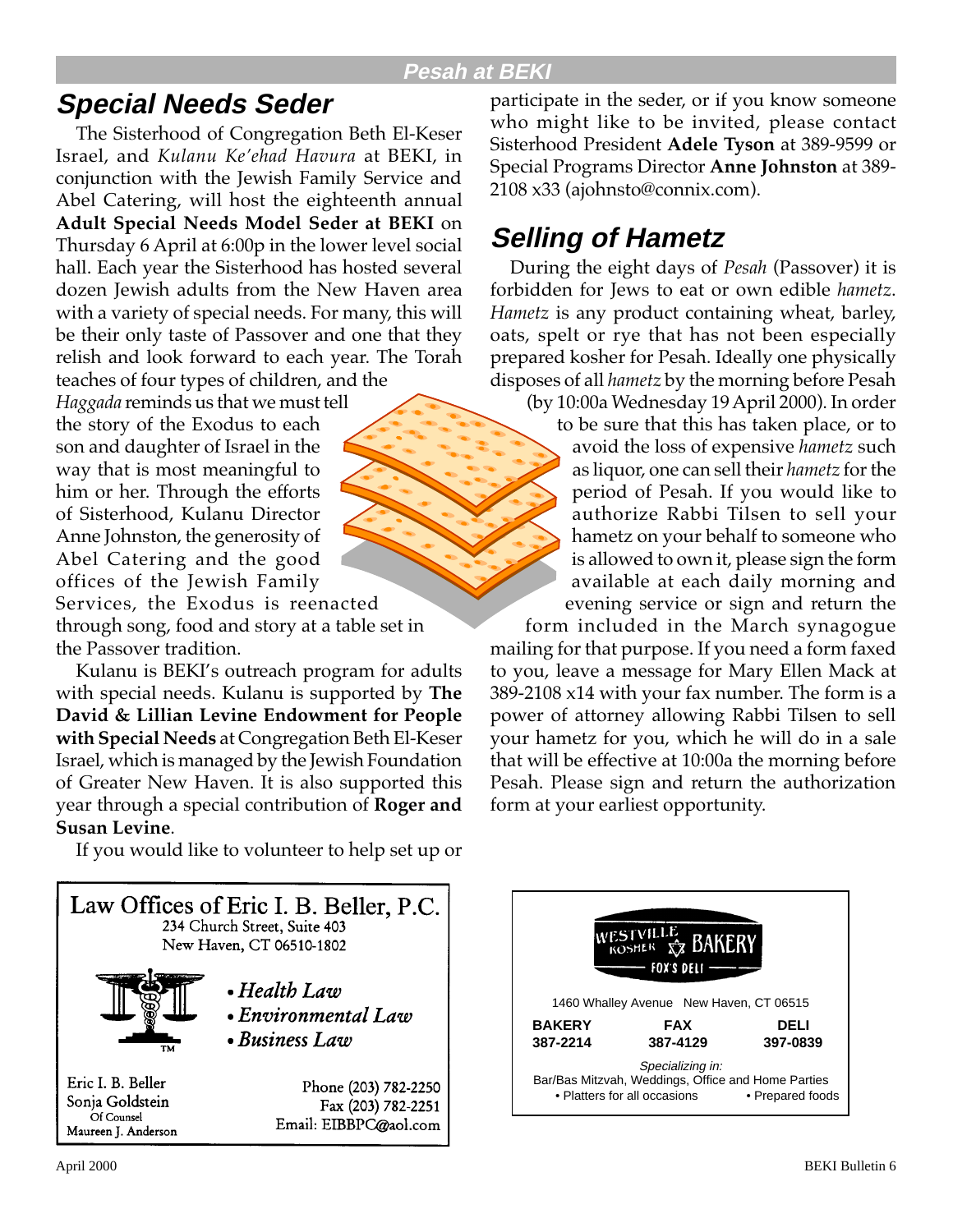#### **Pesah at BEKI**

# **Siyyum Bekhorot**

The Fast of the First Born is Wednesday 19 April beginning at dawn. But firstborn who attend the morning service at 7:00a may conclude their fast by partaking of the *seudat mitzva* (obligatory feast) celebrating a *siyyum*, the conclusion of a study project. Services and *siyyum* will end by 8:00a. All may attend. That time will also be the last opportunity to authorize Rabbi Tilsen to sell your *hametz* (see "Selling of Hametz" in this issue).

# **Let All Who Are Hungry...**

The Seder of Pesah is a wonderful opportunity to welcome others into our homes. Our congregation comprises many people who may not have extended family locally, do not have Jewish relatives, are new to the area, or who otherwise would benefit greatly from a seder invitation. If you are able to open your Seder to additional guests, please contact Rabbi Tilsen at your earliest opportunity at 389-2108 x10 (jjtilsen@beki.org). If you are able to host an adult who is a mental health



services consumer or who has developmental disabilities, please contact Special Programs Director **Anne Johnston** at 389-2108 x33 (ajohnsto@connix.com)

## **Community Second Seder at BEKI**

The Conservative Masorti Community Second Seder with be hosted by BEKI this year. Jointly sponsored by Congregation Bnai Jacob, Congregation Or Shalom, Temple Beth Sholom and BEKI, the seder brings together adults and children from a wide area. On Thursday night 20 April 2000, at 6:30p, the Festival evening service is held. The seder begins at 7:00p in the lower level social hall which is accessible only by stairs. For information or reservations, call Mary Ellen Mack at 389-2108 x14 (beki@snet.net). Support for the Second Seder is provided by the BEKI Sisterhood.

# **Yizkor Memorial Service**

The Yizkor Memorial Service will be held during the 9:15a Festival morning service on Thursday 27 April. The Festival service includes a *Shaharit* morning service, *Hallel* (Psalms of praise), a Torah reading and *Haftara*, and the *Musaf* additional service, and concludes by noon. The Yizkor memorial service is one of four such services during the year that help us recognize our feelings of loss, which are often especially intense during the Pesah season, and to honor the memories of our loved ones.

# **Shir HaShirim Song of Songs**

The Biblical love poetry of *Shir HaShirim - Song of Songs* will be read on the morning of 22 April during the Shabbat Festival morning service. Tradition ascribes the work to King Solomon himself, writing 2,900 years ago. Celebrate the spring holiday of Pesah with this beautiful and moving reading.

# **Special Hallel Service For Passover**

Enhancements to both the sanctuary and to the singing will make Shabbat Passover services on 22 April particularly special.

**Jeremy Golding** has been teaching harmonies

for existing songs to the Singers Circle as well as introducing beautiful new melodies for the services.

A committee has been formed to explore how to make the sanctuary more spiritual and attractive for the day. Congregants



*MS*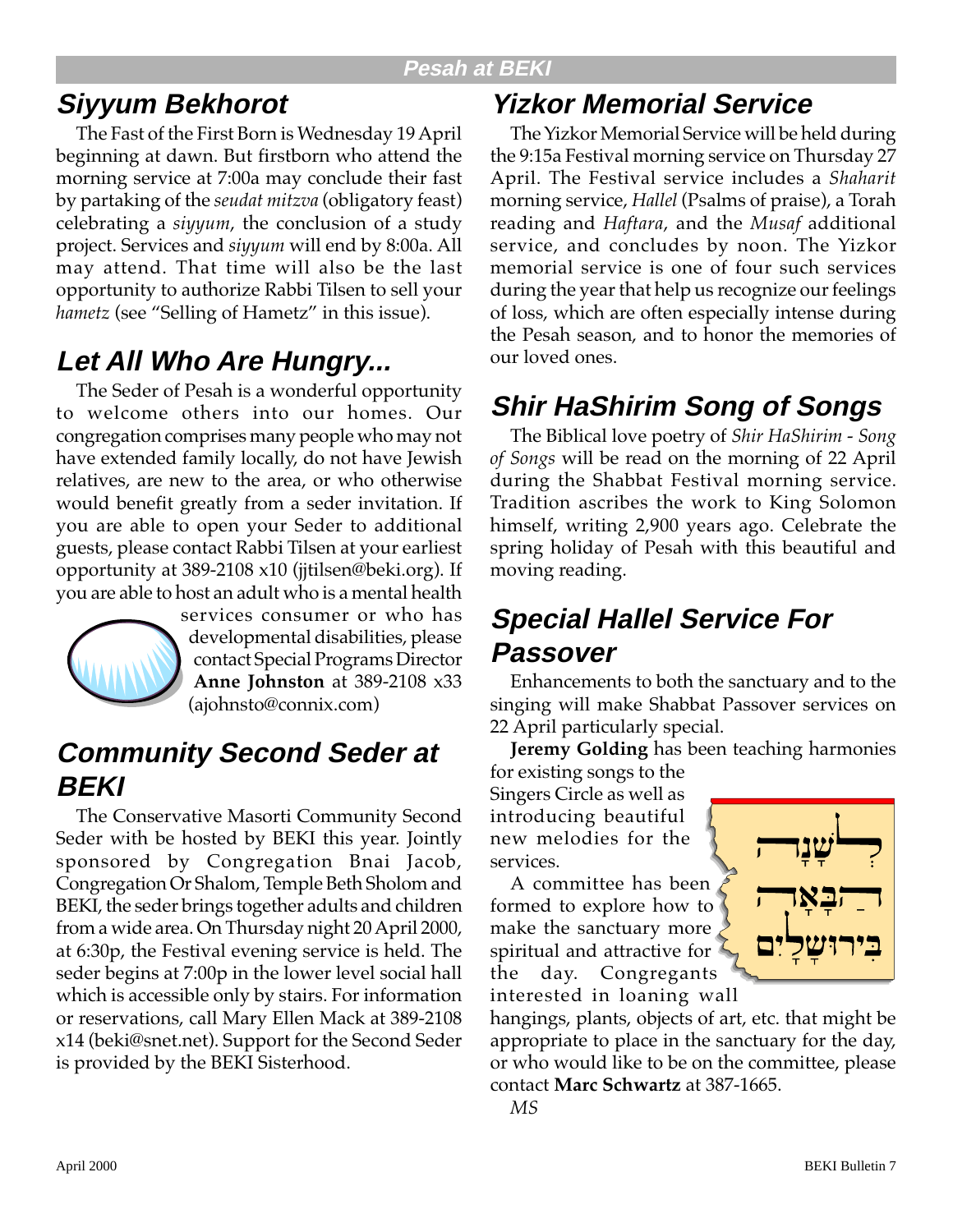| <b>BEKI</b> Events                                                                                                                                                   |                                                                                                                                                     |                                                                                                                 |                                                                                                                                                                 |                                                                                                                                                     |                                                                                                 |                                                                                                                                                                             |  |
|----------------------------------------------------------------------------------------------------------------------------------------------------------------------|-----------------------------------------------------------------------------------------------------------------------------------------------------|-----------------------------------------------------------------------------------------------------------------|-----------------------------------------------------------------------------------------------------------------------------------------------------------------|-----------------------------------------------------------------------------------------------------------------------------------------------------|-------------------------------------------------------------------------------------------------|-----------------------------------------------------------------------------------------------------------------------------------------------------------------------------|--|
| 2000                                                                                                                                                                 |                                                                                                                                                     |                                                                                                                 | April - Adar II - Nisan                                                                                                                                         |                                                                                                                                                     |                                                                                                 | 5760                                                                                                                                                                        |  |
| Sunday                                                                                                                                                               | Monday                                                                                                                                              | Tuesday                                                                                                         | Wednesday                                                                                                                                                       | <b>Thursday</b>                                                                                                                                     | Friday                                                                                          | Saturday                                                                                                                                                                    |  |
|                                                                                                                                                                      |                                                                                                                                                     |                                                                                                                 |                                                                                                                                                                 |                                                                                                                                                     |                                                                                                 | 25 Adar II                                                                                                                                                                  |  |
| <b>Shaharit=Morning</b><br>Minha =Afternoon<br>Minha-Maariv=Evening<br><b>SSLM=Shabbat Shalom</b><br>Learners' Minvan                                                | <b>BEKI</b> phone numbers:<br>$(203)$ 389-2108<br>Fax (203) 389-5899<br><b>Mary Ellen-Office x14</b><br>Relig.School x13<br>Rabbi x10<br>Kulanu x33 | Office Hours:<br>Mon 9a-12 & 1p-3p<br>Tue by appt. only<br>Wed 10a-12 & 1p-6p<br>Thu 9a-12 & 1p-3p<br>Fri 9a-2p | <b>BEKI</b> email:<br>Office: BEKI@snet.net<br>Rabbi: jjtilsen@aol.com<br>website: www.beki.org                                                                 |                                                                                                                                                     |                                                                                                 | <b>Shabbat Hachodesh</b><br>9:15a Shaharit<br>Darshanit: Rabbi Carol Stein<br>10:45a Children's<br>10:45a Singers' Circle<br>5:45p Minha<br>8:00p-11:30p Spring Fling Dance |  |
| 26 Adar II<br>$\overline{2}$                                                                                                                                         | 27 Adar II<br>3                                                                                                                                     | 28 Adar II<br>$\boldsymbol{4}$                                                                                  | 29 Adar II<br>$\overline{5}$                                                                                                                                    | 1 Nisan<br>6                                                                                                                                        | 2 Nisan<br>$\overline{7}$                                                                       | 3 Nisan<br>$\bf{8}$                                                                                                                                                         |  |
| 9:00a Shaharit<br>9:30a Relig.School<br>5:45p Minha-Maariv<br>6:00p Mishna Berakhot<br>7:15p Song of Songs                                                           | 7:00a Shaharit<br>7:45a Rashi Study Grp<br>12noon-5:00p KISS<br>5:45p Minha-Maariv<br>(Deadline for May<br><b>Bulletin submissions)</b>             | 7:00a Shaharit<br>5:45p Minha-Maariv                                                                            | 7:00a Shaharit<br>10:30a Play Group<br>4:15p Relig.School<br>5:45p Minha-Maariv<br>7:30p Exec. Board                                                            | <b>Rosh Hodesh</b><br>8:15a Shaharit (NEW TIME)<br>5:45p Minha-Maariv<br>5:45p Benei Mitzva<br>6:00p Special Needs Seder<br>7:30p A.A.              | 7:00a Shaharit<br>6:00p Minha-Maariv<br>7:05p Candles                                           | 9:15a Shaharit<br><b>Daniel Gordon Bar Mitzva</b><br>10:45a Children's<br>10:45a SSLM<br>5:45p Minha                                                                        |  |
| 4 Nisan<br>9                                                                                                                                                         | 5 Nisan<br>10                                                                                                                                       | 6 Nisan<br>11                                                                                                   | 12<br>7 Nisan                                                                                                                                                   | 8 Nisan<br>13                                                                                                                                       | 9 Nisan<br>14                                                                                   | 10 Nisan<br>15                                                                                                                                                              |  |
| 9:00a Shaharit<br>9:30a Relig.School<br>9:30a Congregational Breakfast<br>Speaker: Paula Hyman<br>5:45p Minha-Maariv<br>6:00p Mishna Berakhot<br>7:15p Song of Songs | 7:00a Shaharit<br>7:45a Rashi Study Grp<br>5:45p Minha-Maariv<br>(Deadline for mid-month<br>mailing submissions)                                    | 7:00a Shaharit<br>5:45p Minha-Maariv                                                                            | 7:00a Shaharit<br>10:30a Play Group<br>4:15p Relig.School<br>5:45p Minha-Maariv<br>7:45p General Board                                                          | 8:15a Shaharit (NEW TIME)<br>5:45p Minha-Maariv<br>5:45p Benei Mitzva<br>7:30p A.A.<br>7:30p Book Group                                             | 7:00a Shaharit<br>6:00p Minha-Maariv<br>7:13p Candles                                           | <b>Shabbat Hagadol</b><br>9:15a Shaharit<br>SaraLeah Cogan Bat Mitzva<br>10:45a Children's<br>10:45a Singers' Circle<br>5:45p Minha                                         |  |
| 11 Nisan<br>16                                                                                                                                                       | 12 Nisan<br>17                                                                                                                                      | 13 Nisan<br>18                                                                                                  | 14 Nisan<br>19                                                                                                                                                  | 15 Nisan<br>20                                                                                                                                      | 16 Nisan<br>21                                                                                  | 17 Nisan<br>22                                                                                                                                                              |  |
| 9:00a Shaharit<br><b>No Religious School</b><br>5:45p Minha-Maariv<br>6:00p Mishna Berakhot<br>7:15p Song of Songs                                                   | 7:00a Shaharit<br>7:45a Rashi Study Grp<br>5:45p Minha-Maariv                                                                                       | <b>Search for Hametz</b><br>Office Open 9a-12p<br>7:00a Shaharit<br>5:45p Minha-Maariv                          | <b>First Seder</b><br><b>Office Closed</b><br>7:00a Shaharit<br>10:30a Play Group<br><b>No Religious School</b><br>5:45p Minha-Maariv<br>7:17p Candles          | Pesach<br><b>Office Closed</b><br>9:00a Festival Service<br>5:45p Minha-Maariv<br>6:30p Community Seder<br>7:30p A.A.<br><b>After 8:15p Candles</b> | Pesach<br><b>Office Closed</b><br>9:00a Festival Service<br>7:20p Candles<br>6:00p Minha-Maariv | <b>Chol Hamoed</b><br><b>Shabbat Music Event</b><br>9:15a Shaharit<br>Darshan: Marc Schwartz<br>10:45a Children's<br>10:45a SSLM<br>5:45p Minha                             |  |
| 18 Nisan<br>23                                                                                                                                                       | 19 Nisan<br>24                                                                                                                                      | 20 Nisan<br>25                                                                                                  | 21 Nisan<br>26                                                                                                                                                  | 27<br>22 Nisan                                                                                                                                      | 23 Nisan<br>28                                                                                  | 29<br>24 Nisan                                                                                                                                                              |  |
| 9:00a Shaharit<br>No Religious School<br>5:45p Minha-Maariv                                                                                                          | <b>Intermediate Days</b><br>7:00a Shaharit<br>7:45a Rashi Study Grp<br>5:45p Minha-Maariv                                                           | 7:00a Festival Service<br>5:45p Minha-Maariv<br>7:25p Candles                                                   | Pesach<br><b>Office Closed</b><br>9:00a Festival Service<br>10:30a Play Group<br><b>No Religious School</b><br>5:45p Minha-Maariv<br><b>After 8:20p Candles</b> | Pesach/Yizkor<br><b>Office Closed</b><br>9:00a Festival Service<br>5:45p Minha-Maariv<br>7:30p A.A.                                                 | 7:00a Shaharit<br>7:28p Candles<br>6:00p Minha-Maariv                                           | 9:15a Shaharit<br>10:45a Children's<br>10:45a Singers' Circle<br>5:45p Minha                                                                                                |  |
| 25 Nisan<br>30                                                                                                                                                       |                                                                                                                                                     |                                                                                                                 |                                                                                                                                                                 |                                                                                                                                                     |                                                                                                 |                                                                                                                                                                             |  |
| 9:00a Shaharit<br>9:30a Relig.School<br>5:45p Minha-Maariv                                                                                                           |                                                                                                                                                     |                                                                                                                 |                                                                                                                                                                 |                                                                                                                                                     |                                                                                                 |                                                                                                                                                                             |  |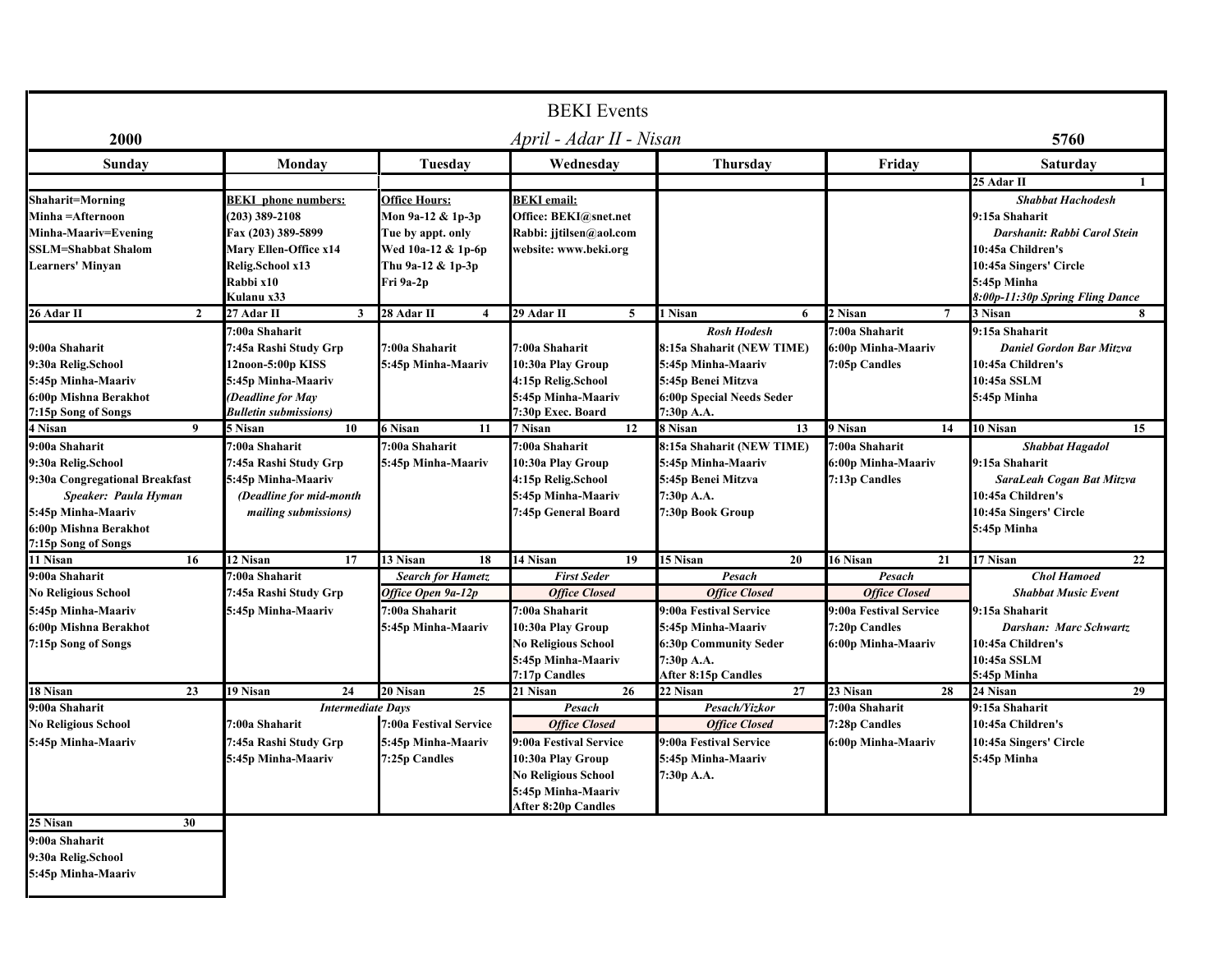# **Darshanim (Speakers) and Benei Mitzva in April**



**Rabbi Carol Stein** will serve as *darshanit* (Torah commentator) on 1 April (Shabbat HaHodesh).

**Daniel Gordon**, son of **Steven Gordon and Deborah Wittes**, will lead and participate in services on 7-8 April as a bar mitzva.

Rabbi Carol Stein (early photo)

**SaraLeah Cogan**, daughter of **Neil Cogan & Mannette Dodge**

**Cogan**, will lead and participate in services on 14- 15 April as a bat mitzva.

**Marc Schwartz**, an officer of Congregation, will serve as *darshan* (Torah commentator) on 22 April Shabbat Hol HaMoed Pesah.

#### **Cosmic Discussion Group to meet every two weeks**

The Shabbat morning Discussion Group for young adults in grades 6 to 8 is now meeting every two weeks.

In addition, the Children's Shabbat Havura for preschoolers and their adults, the K-2 Kehila for kids in grades K-2, and the Junior Congregation for elementary age children continue to meet every Shabbat.

# **Sisterhood Spring Conference**

An exciting spring conference is being planned by the Connecticut Valley Branch of Women's League for Conservative Judaism. It will take place on Wednesday 17 May at Beth El Temple in West Hartford from 9:15a to approximately 5:00p. Our National Consultant will be Rita Wertlieb, a very dynamic young woman. The theme of the conference is "Why Sisterhood?" There will be interesting guest speakers, a Minha Healing Service, a lovely lunch, and a gala reception after the installation of our new Branch officers. Babysitting is provided by reservation only. Sisterhood will pay your registration fee and half the cost of the meals, so your own expense will be nominal. Anyone interested in attending should call Adele Tyson at 389- 9599 or Violet Ludwig at 389-0349 by 26 April as the early bird registration is due by 1 May.

# **KISS to Meet 3 April**

BEKI's unique "Kids In Shul when they close the School" program, also known as the "Snow Day" program, will meet on Monday 3 April 2000 from noon to 5:00p, in the Claire Goodwin Children's Room. The KISS program offers a funfilled Judaic program for elementary-school aged children on a day when Ezra Academy and public schools are closed for conferences and holidays when parents may have to work. Space is limited. Contact **Anne Johnston** at 389-2108 x33 (ajohnsto@connix.com) to reserve your space or fax in the registration form available at www.beki.org/forms.html or from the office.

Upcoming scheduled days include Monday 3 April 2000 12:00 to 5:00p (Ezra Conferences); Wednesday 14 June 2000 12:00 to 5:00p (Ezra Early Dismissal); Thursday 15 June 2000 8:00a to 3:00p (Ezra Summer Vacation); Friday 16 June 2000 8:00a to 3:00p (Ezra Summer Vacation). Some dates are subject to minimum enrollment.